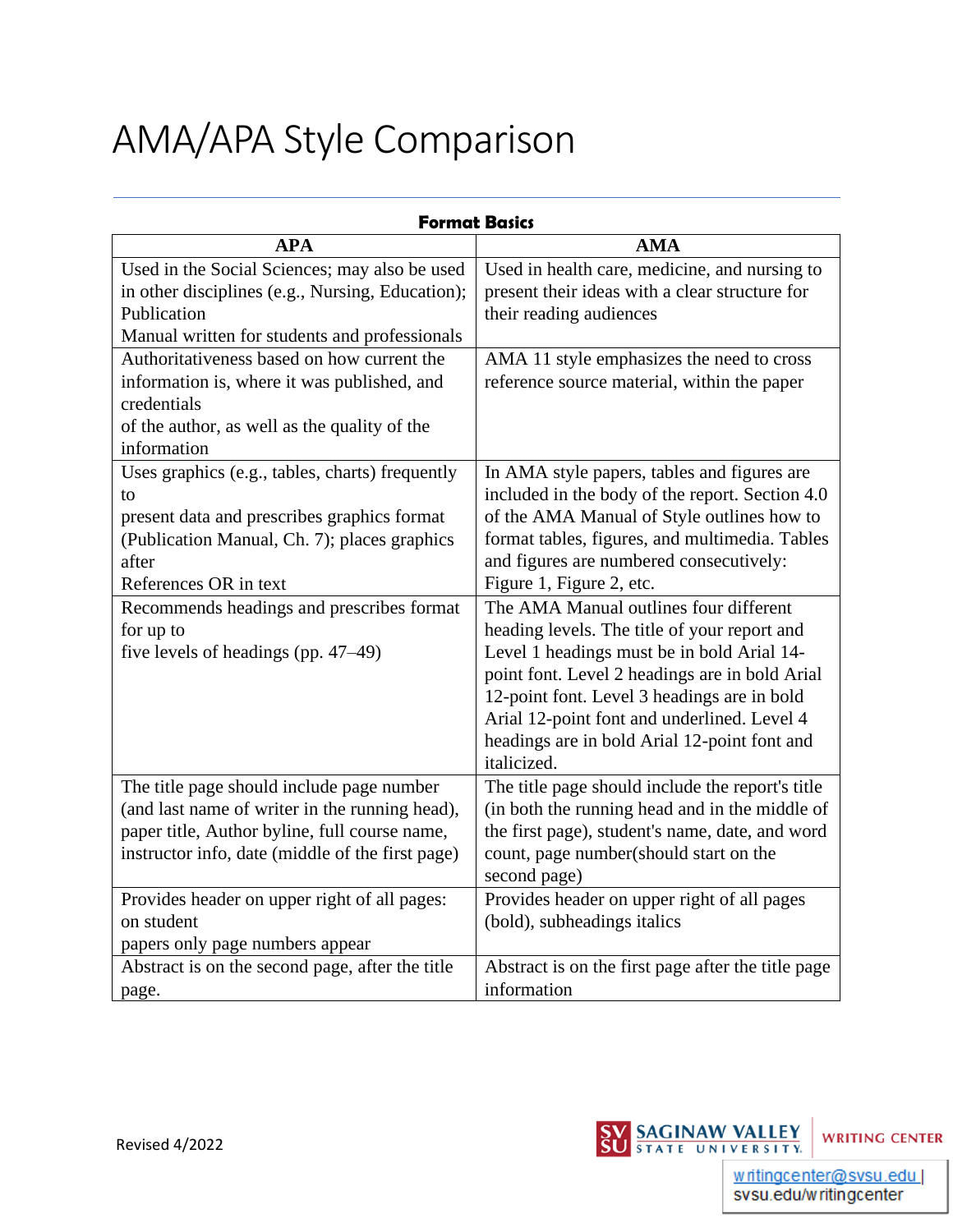#### **Examples of formatting Abstracts/Title pages**

*APA Title page:*

1

#### **Cross-Cultural Studies of Depression**

Janet F. Wilson and Paul E. Thompson

Department of Nursing, Saginaw Valley State University

NURS 245: Nurse Provider Clinical I

Professor Judi A. Cox

December 8, 2019

*APA Abstract (separate page from Title page, it's after the Title page. The Abstract is on a separate page from the paragraphs):*

2

#### **Abstract**

The nursing profession recognizes the phenomenon of anxiety as a nursing diagnosis and has studied it in depth. Anxiety is defined as a vague subjective feeling of apprehension stemming from an unknown threat to an individual. Anxiety is divided into four stages: mild, moderate, severe, and panic. Sister Callista Roy's theory of adaptation approaches anxiety holistically, stressing the interconnectedness of the mind, body, and spirit. Martha Rogers' theory of energy fields explains anxiety as a phenomenon that is capable of being transmitted between persons.

*AMA Title and first page(Title and Abstract are on their own page. Paragraphs are after the following on a separate page):*



Revised 4/2022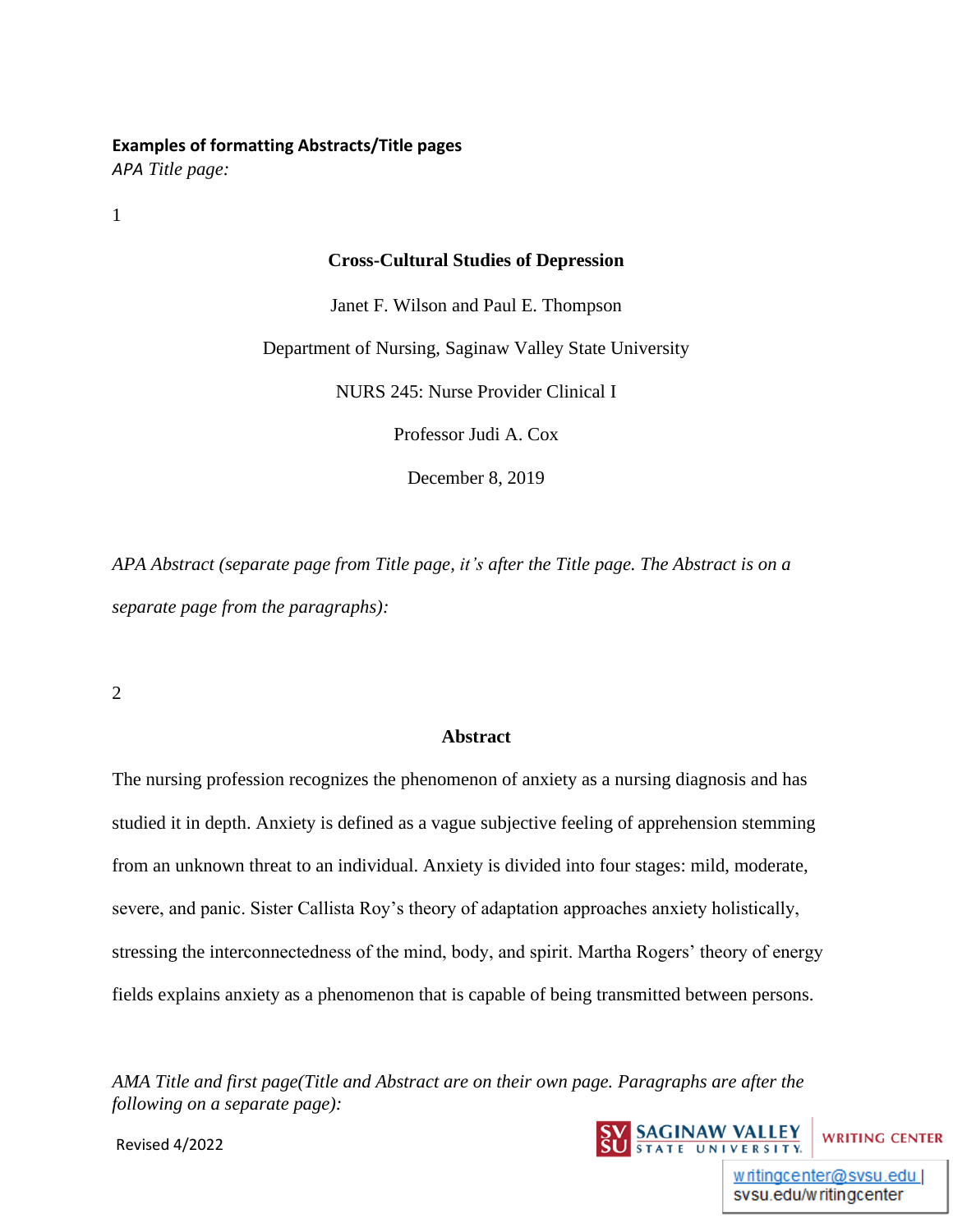# Adherence to a mixture of raw food-based diets and their effects on disease and illness. Andrea D. Comer & Eli A. Cox Western Oregon University

*AMA Abstract (first page after Title):*

#### **Abstract**

*Objective*: To further analyze the effects consumption of a plant based diet will have on conditions of chronic disease and other illnesses. *Methods*: We used tertiary data extracted from previous literature analysis pertaining to our topic of interest. *Results*: While there are proven benefits to eating a diet focused on raw foods in a short time span, more evidence is needed to show that a raw food diet alone can consistently have positive effects on disease and illness for long term adherents.

Key Words: Raw diet, uncooked health benefits, disease prevention, vegan, B12, obesity,

food borne illness, energy deficiency

| <b>APA</b>                                       | <b>AMA</b>                                       |
|--------------------------------------------------|--------------------------------------------------|
| List of Sources (in bold): References            | List of Sources (in bold): References            |
| Includes all sources cited in the text except    | Items are listed numerically in the order they   |
| personal                                         | are cited in the text. Periodicals (journals,    |
| interviews, non-retrievable data, and entire     | magazines, and newspapers) should have           |
| websites                                         | abbreviated titles. To check for the proper      |
|                                                  | abbreviations, search the PubMed journal         |
|                                                  | database                                         |
| Uses author's last name, with initials only of   | Author last name, then first and middle          |
| first and middle names                           | initials (no period). Article title. Journal     |
|                                                  | Name. Year; volume (issue No.): inclusive        |
|                                                  | pages. doi: xxxxx                                |
| Reverses every co-author's first and last name   | Reverses every co-author's first and last name   |
| Uses commas between names of multiple            | Uses commas between names of multiple            |
| authors (up)                                     | authors (up)                                     |
| to 20); uses an ampersand $(\&)$ before the last | to 20); uses an ampersand $(\&)$ before the last |
| author's                                         | author's                                         |

# **List of formats**



svsu.edu/writingcenter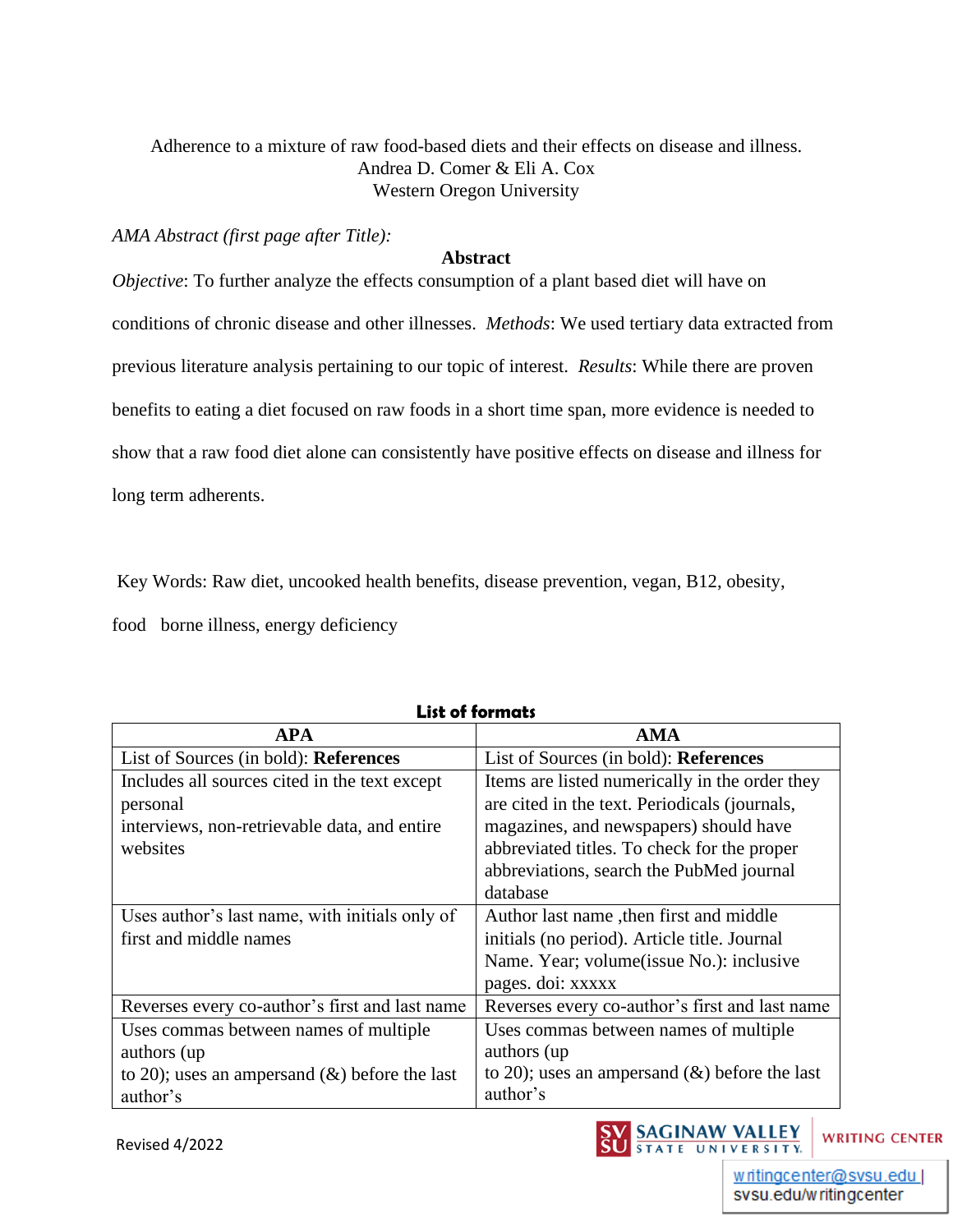| name                                             | name                                             |
|--------------------------------------------------|--------------------------------------------------|
| Omits place of publication (unless place is      | References should include:                       |
| important to paper being written)                | Corresponding superscript number.                |
|                                                  | $Author(s)$ .                                    |
|                                                  | Article title.                                   |
|                                                  | Abbreviated Journal Title.**                     |
|                                                  | Date; volume(issue): pages.                      |
|                                                  | <b>Online Journal Articles.</b>                  |
| Does not use quotation marks around, or          | Article titles are not italicized, bold or       |
| underlining                                      | underlined.                                      |
| of, article titles; italicizes book, journal,    | Abbreviated Journal Titles** are italicized      |
| report, and webpage titles                       |                                                  |
| Capitalizes only the first word of the title and | Capitalize the first word of the Article title*, |
| subtitle                                         | Capitalize all of the phrases within the         |
| of articles and books; capitalizes all proper    | Abbreviated Titles**                             |
| names and periodical titles/names                |                                                  |
| Prefers DOI over URL; DOI supplied when          | Prefers DOI over URL; DOI supplied when          |
| known                                            | known                                            |
| even if print version of source was used         | even if print version of source was used         |
| Uses date of retrieval only if information is    | Uses date of retrieval only if information is    |
| meant to change                                  | meant to change                                  |

## \* *Example of a written Article title*: PRIDE and prejudice

\*\* *Abbreviated Journal Titles*: It is discouraged to use acronyms, abbreviations, and initialisms, except if the resources are well-known. It may include accepted units of measurement and some well-recognized terms.

If you do use an acronym, abbreviation, or initialism, spell it out with its first use, even if it is well-known. Do not place periods between the letters of an acronym, abbreviation, or initialism. Stated names should always appear as full names in the text of a manuscript. If included in references, use the two-letter abbreviation (first name initial and middle name initial). *Abbreviate and italicize titles of materials based on the National Library of Medicine database.*

## **Examples of Reference entries**

*APA journal:*

Gulicovski, J., Cerovic, L., Milonjic, S., & Popovic, I. (2008). Adsorption of itaconic acid from aqueous solutions onto alumina. Journal of the Serbian Chemistry Society, 73(8–9), 825– 834.<https://doi.org/10.2298/JSC0809835P>(see APA resources for more examples)

## *AMA journal:*

1. Domingo J. Influence of cooking processes on the concentrations of toxic metals and various organic environmental pollutants in food: a review of the published literature. Crit Rev Food Sci Nutr. 2011;51(1):29-37.



svsu.edu/writingcenter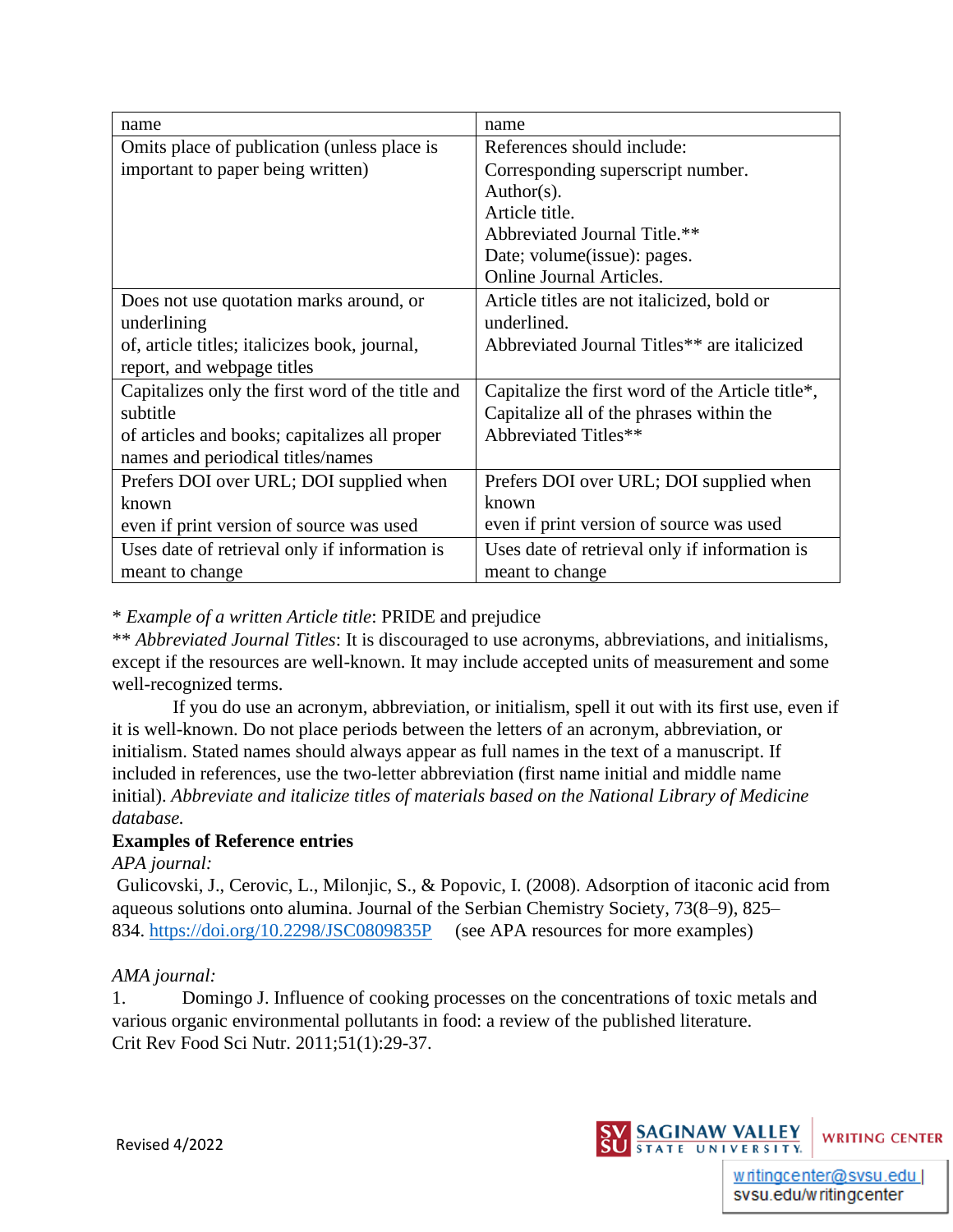# **In-text Citations**

| <b>APA</b>                                  | AMA                                             |
|---------------------------------------------|-------------------------------------------------|
| For summaries or paraphrases, uses author's | Each citation number should match the           |
| last name                                   | reference number order. If you use a direct     |
| and publication date separated by a comma;  | quote from another work, you should enclose     |
| e.g.,                                       | the quote within quotation marks. If the direct |
| (Johnson, 1992).                            | quote is longer than four lines, the quote      |
| For quotations, also includes page number,  | should be set off and indented in a distinct    |
| time                                        | block, should be presented in reduced type,     |
| stamp, section heading, paragraph number;   | and should appear without quotation marks.      |
| e.g.,                                       | The superscript numbers that identify your      |
| (Johnson, 1992, p. 140)                     | use of a borrowed piece of information and/or   |
| The author and year information appears     | idea should appear outside (or to the right) of |
| together                                    | commas, periods, and quotation marks, and       |
| whether in an attributive tag or a          | should appear inside (or to the left) of colons |
| parenthetical; e.g.,                        | and semicolons.***                              |
| Johnson (1992) argued that "" (p. 140) OR   |                                                 |
| One                                         |                                                 |
| researcher has argued "" (Johnson, 1992,    |                                                 |
| p. 140).                                    |                                                 |

\*\*\* *If there are multiple authors used in a source*: If you borrow pieces of information come from more than one source in a single passage or sentence, be sure to identify each of the sources with a unique superscript number.

Multiple superscript numbers should be separated by commas and should not have spaces between them.

Pieces of information borrowed from interviews, emails and letters (personal)– it should be cited with parenthesis's within the text of your paper. You should include the person's name, as well as the type and the date of the communication, in the citation.

## **Examples of in-text citations**

*APA:*

One study (Svartvik & Leech, 2006) has suggested that… Svartvik and Leech (2006) have suggested that… One study has suggested that ……. (Svartvik & Leech, 2006). (see APA resources for more examples)

*AMA:*

The association between dietary intake and overall physical health has proven to have a parallel relationship in conjunction with one another. The human diet plays a very important role in the etiology and prevention of cancer and other serious cardiovascular and neurodegenerative diseases.<sup>1</sup>



svsu.edu/writingcenter